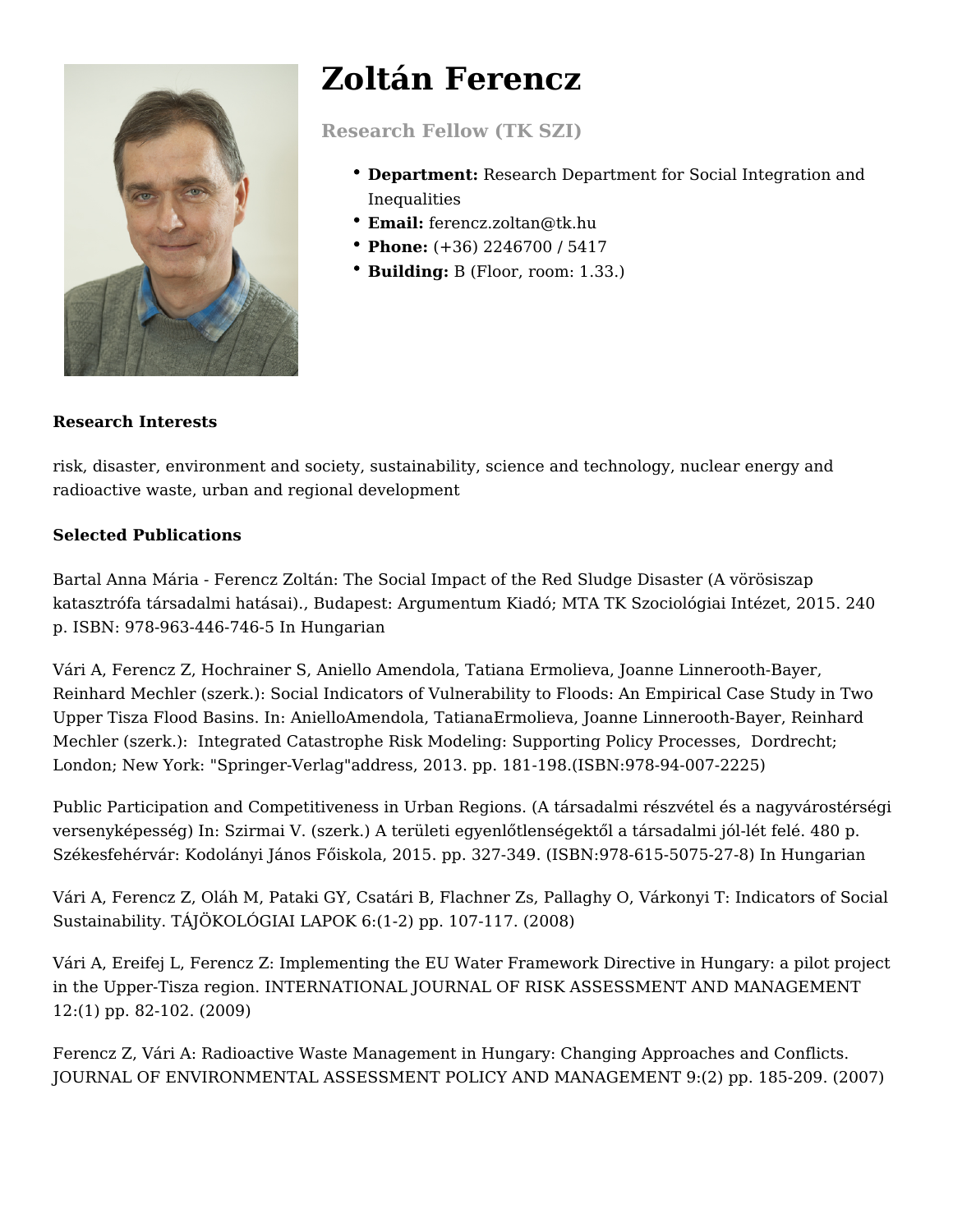Ferencz Z, Vári A, Linnerooth-Bayer J: Stakeholder views of flood risk management in Hungary's Upper Tisza basin. RISK ANALYSIS 23:(3) pp. 585-599. (2003)

Judit Acsády, Zoltán Ferencz: Perception and Attitudes towards Biotechnology in Hungary. In: MolfinoFrancesca, ZuccoFlavia (szerk.) Women in Biotechnology: Creating Interfaces. Berlin; Heidelberg: Springer, 2008. pp. 93-106. (ISBN:978-14020-8610-6)

Vári A, Ferencz Z: Flood Research from a Social Perspective: The Case of the Tisza River in Hungary. In: Tchigurinskaia I, NiNiThein K, Hubert P (szerk.): Frontiers in Flood Research. Wallingford: IAHS Press, 2006. pp. 155-172.

Ferencz Z, Hajdu M, Vári A: The Food Safety System of Hungary. In: Vos E, Wendler F (szerk.): Food Safety Regulation in Europe. A Comparative Institutional Analysis. Antwerpen: Intersentia Publishing, 2006. pp. 383-452.

# **Research Projects**

# **Klímaválasz (Climate Response)** (project leader: László Antal)

The Klímaválasz program helps Hungarian local governments to promptly adapt to the harmful effects of climate change impacting their municipalities.

The program has two stages: a survey assessing the local population's and local governments leaders' awareness of climate change, and training programs for municipality leaders.

The program also assists local governments in preparing local level plans and strategies, and in easily finding and utilizing relevant EU funds. 140 municipal leaders participate in the training program.

Web page of the project: www.klimavalasz.hu/en

#### **Families in mortgage crisis OTKA 109333** (project leader: Adrienne Csizmady)

The research would provide a more structured picture about the mortgage crisis in Hungary for the scientific community, the policy makers and the wider public, both on the households' and on the macro level: about the inequalities in the chances of recovery, and the factors determining these, like the sociodemographic and regional differences, and also about the effects of policies and effects of the crisis on residential mobility. By doing so the research project adds to the scientific research of residential mobility and socio-spatial changes. It provides vital background information for planning future policies by analysing the adequacy and effects of the past years.

# **Social Polarisation in the New Town Regions of Hungary and Eastern-Central Europe: Impacts of Transition and Globalization.** K 106169 OTKA – (project leader: Viktória Szirmai)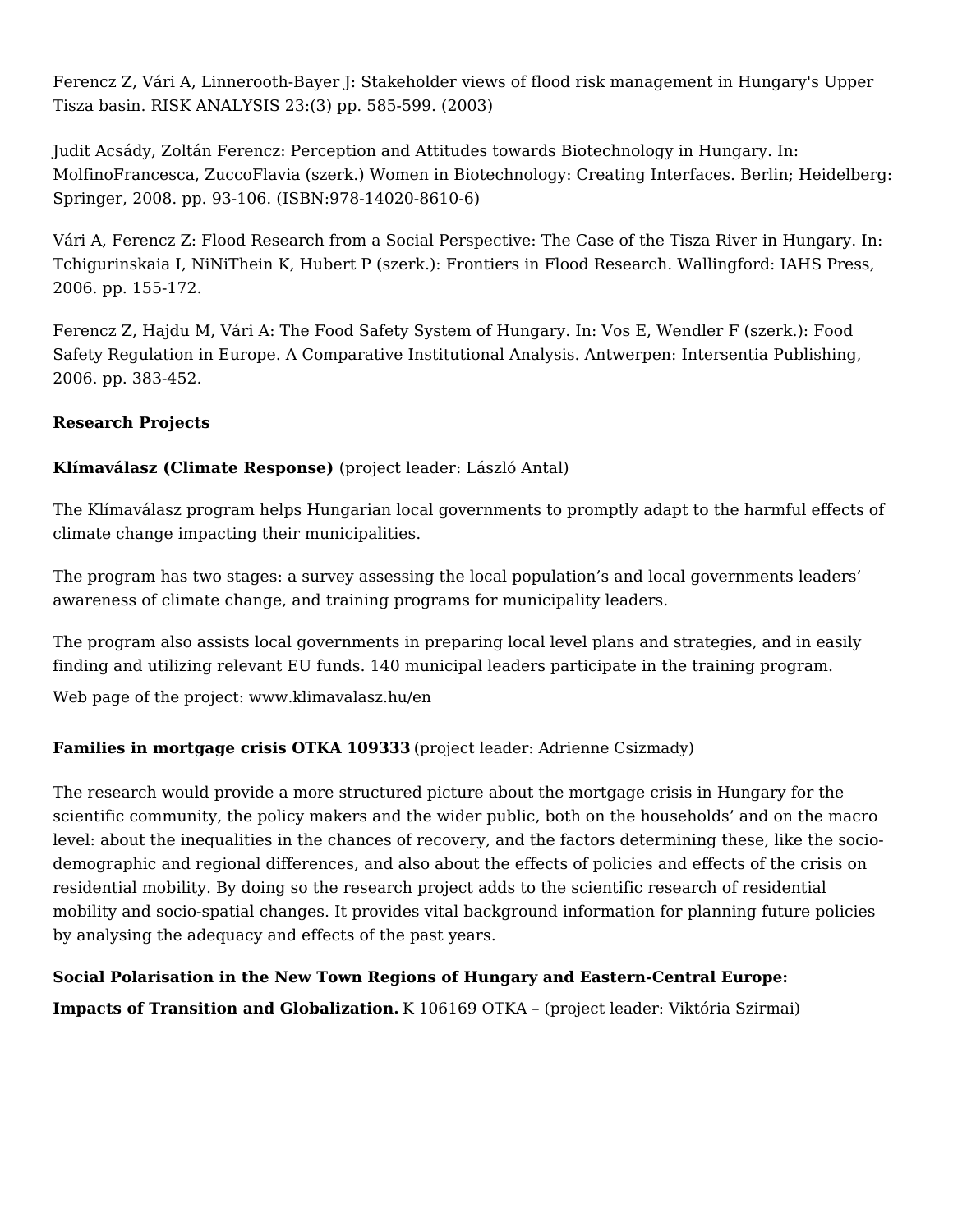The research aims are to reveal the impacts of transition and globalization on the social polarization processes in Hungarian new town regions, furthermore to compare the Hungarian social characteristics with two Eastern-Central European new town regions.

#### **Social conflicts – social well-being and security – Competitiveness and social development**

(TÁMOP-4.2.2.A-11/1/KONV-2012-0069) (project leader: Viktória Szirmai)

The research project was implemented 2013-2015 in a consortium framework through the joint cooperation with the leadership of Kodolányi University of Applied Sciences. The research is intended to be a real process based investigation: it is describing the social well-being characteristics, the determinations and the internal differences of various social groups living in Hungarian metropolitan and rural regions. It does so with the purpose of calling the attention of society, including politicians and policy makers on actual state of regional and social inequalities, ont he social gaps slashed also by the several levels of well-being, on the altering circimstances of people living in and being deprived of wellbeing, different activities, cultural, health, personal contacts and social participation.

#### **Academic Career**

1999 - Research Fellow, Institute of Sociology at Hungarian Academy of Sciences, Budapest

1999 – 2001 Ph.D Student in Sociology at Budapest Univerity of Economic Science - Eötvös Loránd University, Budapest

1997 – 1999 Junior Research Fellow, Institute of Sociology at Hungarian Academy of Sciences, Budapest

1994 – 1997 Young Scientist Scholarship, Institute of Sociology at Hungarian Academy of Sciences, Budapest

1993-1994 Doctoral Scholarship at Hungarian Academy of Sciences, Budapest

#### **Education**

Economic and Political Scienties, Budapest University of Economic Sciences (1988-1993)

PhD in Sociology, Budapest Univerity of Economic Science - Eötvös Loránd University, Budapest, 2012

#### **Teaching Experience**

Budapest University of Economic Sciences, Department of Political Science (1993-1998)

Budapest University of Technology and Economics Department of Sociology and Communication 2007- 2008

#### **Other relevant CV records**